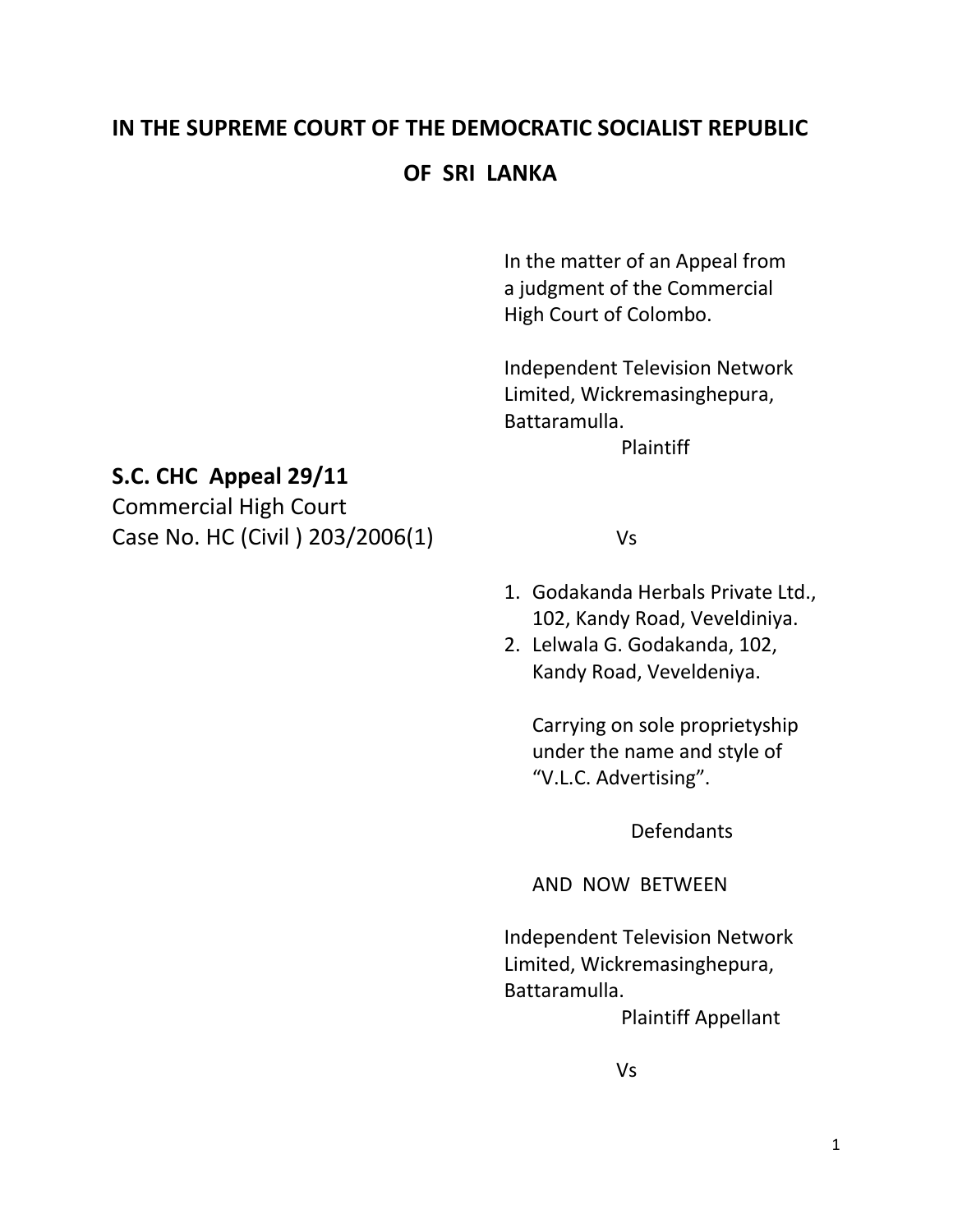- 1. Godakanda Herbals Private Ltd., 102, Kandy Road, Veveldiniya.
- 2. Lelwala G. Godakanda, 102, Kandy Road, Veveldeniya.

Carrying on sole proprietyship under the name and style of "V.L.C. Advertising".

Defendant Respondents

| <b>BEFORE</b>            | : S. EVA WANASUNDERA PCJ.<br><b>ANIL GOONERATNE J. &amp;</b><br>H.N.J. PERERA J. |
|--------------------------|----------------------------------------------------------------------------------|
| <b>COUNSEL</b><br>Samhan | : M.U.M. Ali Sabry PC with Nalin Alwis and                                       |
|                          | Munzir for the Plaintiff Appellant.                                              |
|                          | Anura Ranawaka with Oshada Maharachchi for                                       |
|                          | The Defendant Respondents.                                                       |
| <b>ARGUED ON</b>         | 07.02.2017.<br>$\mathbf{r}$                                                      |
| <b>DECIDED ON</b>        | 14.03.2017.<br>$\ddot{\phantom{a}}$                                              |

#### **S. EVA WANASUNDERA PCJ.**

Independent Television Network Limited is a company carrying on the work of television industry in Sri Lanka. It is a government owned business undertaking. Godakanda Herbals Private Limited is a company who wanted to get its products advertised in the said television channel and its advertising agent was ' V.L.C. Advertising '. The sole proprietor of the said advertising agent was Lelawala G. Godakanda.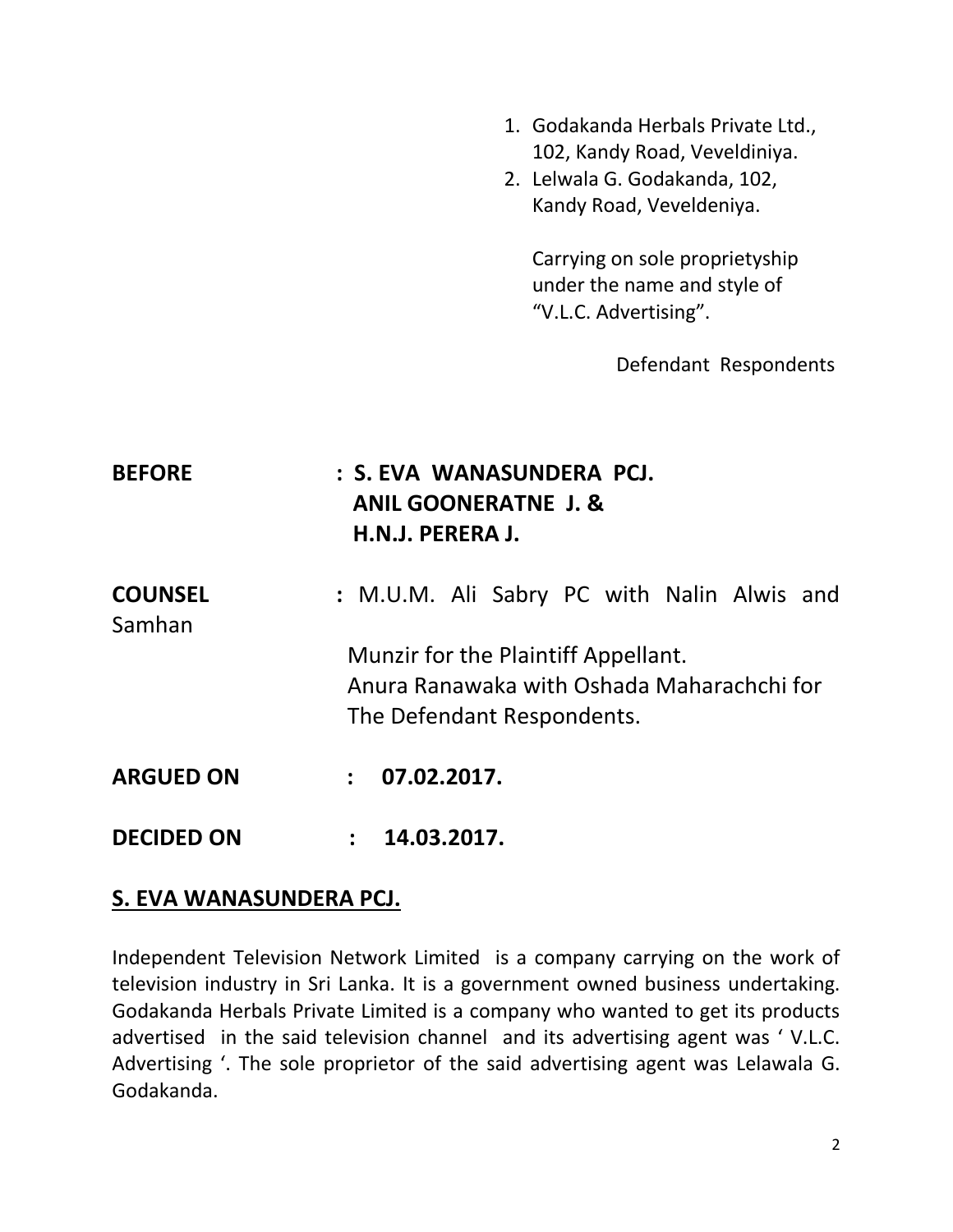The Independent Television Network Limited had a long standing relationship where the Godakanda Herbals Private Limited company through the advertising agent VLC Advertising continued to advertise in the said TV channel. They had entered into an agreement for the said services, as on previous years, for the year commencing on 01.01.2004 to 31.12.2004. The advertisements were broadcast continuously up to August, 2005 when the advertiser refused to pay for the services on a dispute over the increase of charges. Yet the advertiser was found to have paid part of the money which was due, for services rendered beyond the ending date in 2004 getting into 2005. The balance money due was over 4.1 million and the Independent Television Network Limited (hereinafter sometimes called as ITN) filed action against the advertiser and the advertising agent to recover that money in the Commercial High Court of Colombo. The Plaint was dismissed by the learned High Court Judge and the Plaintiff has appealed to this Court.

The Petition of Appeal dated 27.10.2011 was filed in this Court by the Independent Television Network Limited, the Plaintiff Appellant (hereinafter referred to as the Plaintiff) against the judgment of the High Court which was in favor of the Godakanda Herbals Private Limited and Lelwala G.Godakanda carrying on as the sole proprietor under the name and style of "VLC Advertising", who are the Defendants Respondents (hereinafter referred to as the Defendants).

In the said Petition before this Court, the grounds of appeal as set down therein can be summarized as follows:-

- 1. The learned High Court Judge has misdirected himself in holding that the Appellant has not proved its case by holding that the Appellant had failed to establish the existence **of continuation of the agreement** after 2004 whereas there exists ample evidence and documents to prove the same.
- **2.** The learned High Court Judge has misdirected himself in holding that documents marked on behalf of the **Respondents** need not be proved while the said documents had been **marked subject to proof.**
- **3.** The learned High Court Judge has failed to appreciate the fact that the Respondents had made payments to the Appellant for the programs telecast even after 31.12.2004 when the same fact had been admitted by the 2<sup>nd</sup> Respondent himself.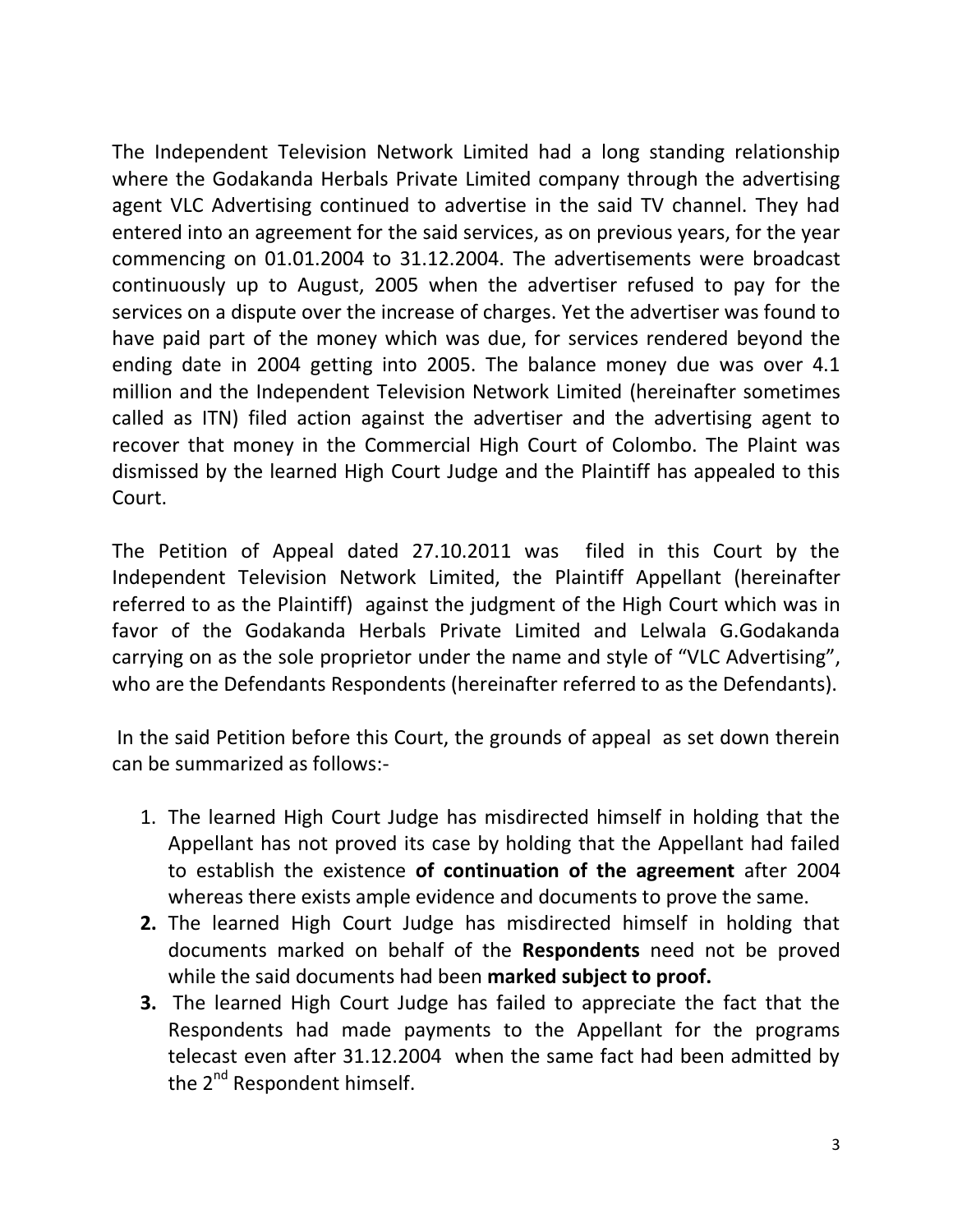- **4.** The learned High Court Judge had failed to give proper weight to the documents marked and the evidence led on behalf of the Appellant.
- **5.** The learned High Court Judge had failed to evaluate the evidence which transpired during the trial in the correct perspective.

This trial had been heard by two High Court Judges. The first High Court Judge had heard the trial on 03.05.2007, 30.07.2007, 25.01.2008. 06.05.2008 and on 31.10.2008. After adopting the evidence, the second High Court Judge had heard the continued trial on 11.02.2009, 07.05.2009 ,27.11.2009 and on 28.06.2010. The second Judge had written the judgment. The trial had commenced after some admissions and court had taken up the trial on eight issues. The trial judge had analyzed the evidence and reached the conclusion that the Plaint had not been proved by the Plaintiff who is the Appellant before this court. The Plaint was dismissed.

It is interesting to note that the Defendants had admitted the jurisdiction of the Court to hear the case even though they had challenged the jurisdiction in their answer. The letters of demand were also admitted. The  $1<sup>st</sup>$  Defendant had accepted his signature in the document marked A1 which was produced as P1. The Plaintiff had raised 5 issues and the Defendants had raised 3 issues. The learned High Court Judge states that the Plaintiff had marked documents P1 to P68 and P70. Document P69 had been removed from the list of documents to be marked. At the time of producing documents P2, P3 to P65 and P68 they had been objected to by the Defendants' counsel but the  $1<sup>st</sup>$  Judge who had heard the case had overruled the objections and accepted the documents. Then even at the end of the case, those documents were not objected to by the Defendants. The learned High Court Judge who wrote the judgment states that, therefore**, he has considered as evidence before court, the documents marked as P1,P2 to P68 and P70.**

The counsel for the Defendants had managed to mark documents,V1, V1a, V1b, V2, V2a,and V3 through cross examination of the Plaintiff's three witnesses. The Plaintiff's counsel had stated that those documents can be marked as 'subject to proof'. I observe that V1 is an Advertising Contract Form seemingly used by the Independent Television Network. It is not signed by either party even though it is written therein that the name of the advertiser is the  $1<sup>st</sup>$  Defendant. V1a an V1b are carbon copies of the same, which the Defendants had tried to bring to the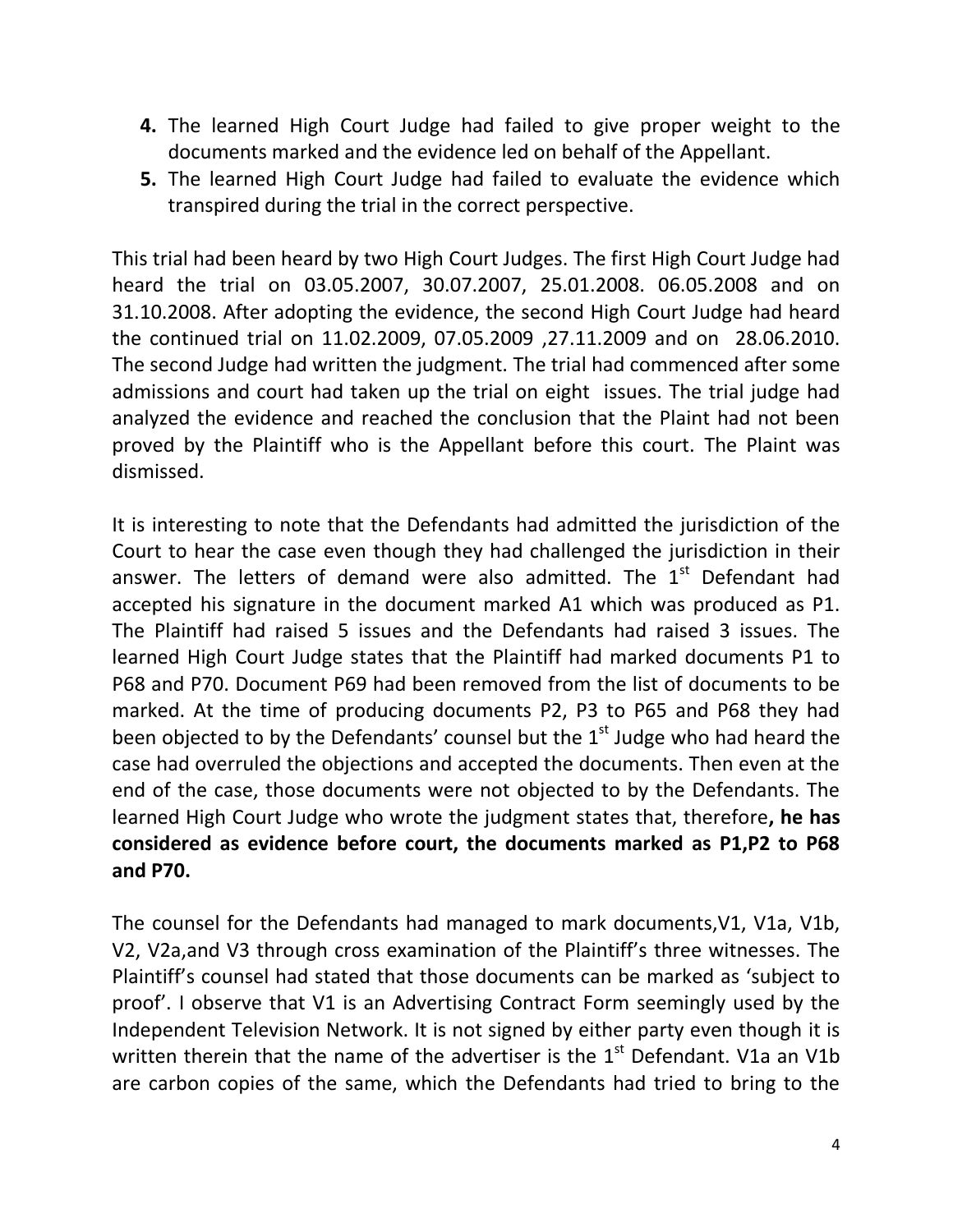notice of the trial court to show that such a form was sent in triplicate to the  $1<sup>st</sup>$ Defendant by the Plaintiff but the  $1<sup>st</sup>$  Defendant had refused to sign. V2 and V2a are also the same kind of form of contract and its carbon copy for the program of Vendol Chat and Music which again were not signed by either party. V3 is a letter sent by the ITN to the  $1<sup>st</sup>$  Defendant dated 22.06.2005. It is signed by the Chairman of ITN. It addresses two matters; one being on Vendol Chat and Music and the other being on Doramadalawa. It specifically states that the agreement regarding Doramadalawa was over only on the  $30<sup>th</sup>$  of May, 2005. The other agreement not having been signed as yet, by the date that V3 letter was sent, ITN states that it is a lapse on their Sales Department and that ITN has directed the particular department to properly do the same forthwith. The learned High Court Judge had taken these documents as valid documents, the analysis of them shows the finger to one point, i. e. that no written agreement was done until 22.06.2005. I observe that, even after that letter was sent from ITN to the  $1<sup>st</sup>$  Defendant, the 1<sup>st</sup> and the 2<sup>nd</sup> Defendants had failed to address a letter in writing, telling the **Plaintiff that they are not willing to sign a further contract and that ITN should stop placing their advertisements in the said programs. There is no evidence before court that the Defendants had tried to stop them from broadcasting their advertisements.**

The learned **High Court Judge states** that even at the time of the **closing of** the Defendants' case, the Plaintiff's counsel had **objected to the said documents.** However, the learned High Court Judge had analyzed the said documents and stated that because the said documents were marked in cross examination through the Plaintiff's witnesses, there is no proof necessary to be done by the Defendants. The 2<sup>nd</sup> Defendant had given evidence but had not produced any documents. When he was shown that there is money paid by his company which is the  $1<sup>st</sup>$  Defendant to the Plaintiff for advertisements broadcast in the year 2005 as part payment of payments due from his company, all what he had said is that " if it is an overpayment paid after the agreement had ended on 31.12.2004, then that money should be paid back to me." Yet I observe that there was **no cross claim** in the answer of the Defendants against the Plaintiff.

Let me leave aside all what I have analyzed above and consider the issues before court. The Plaintiff's issues are as follows: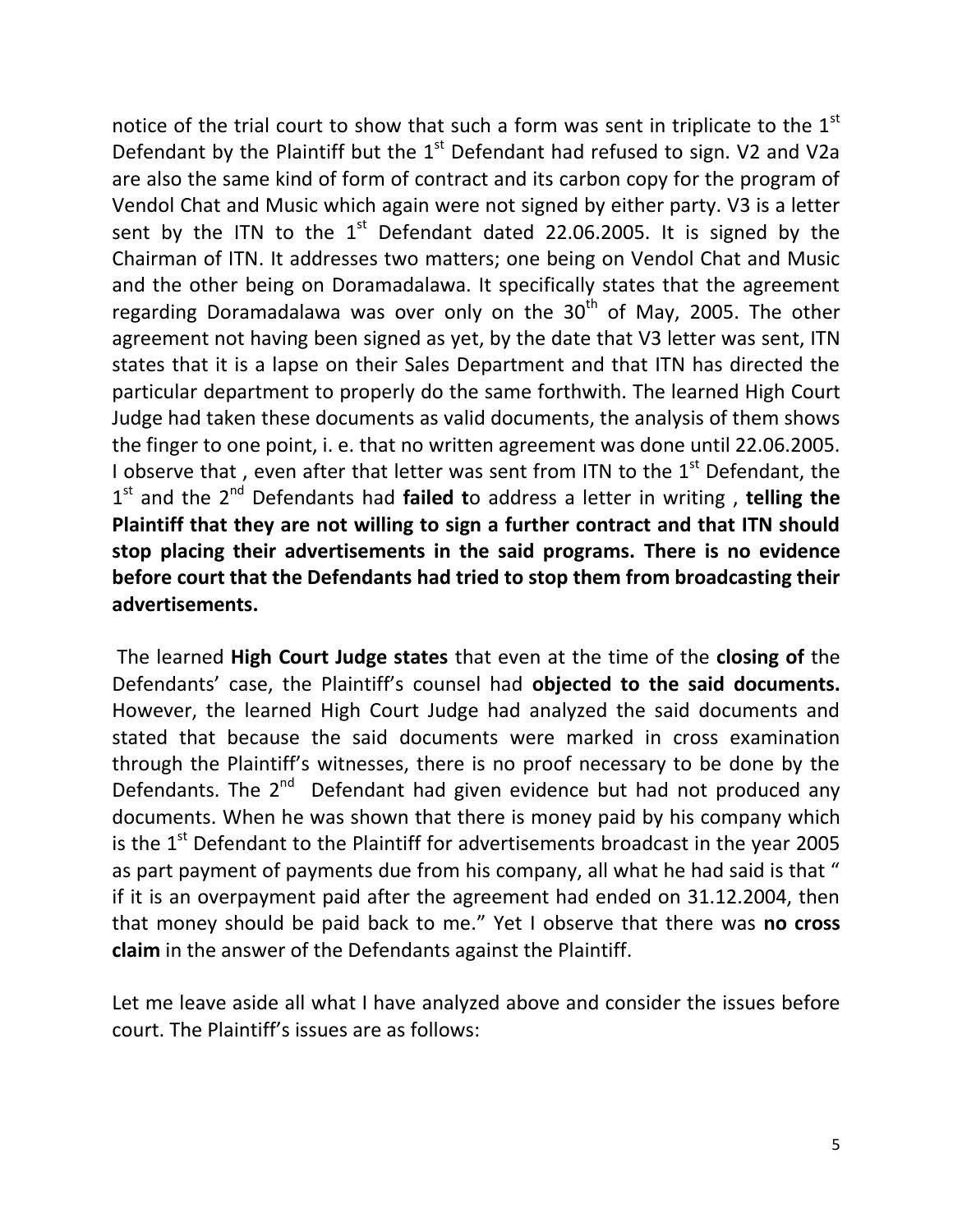- 1. According to paragraphs 6,7,8 and 9 of the Plaint, was there an agreement to broadcast the  $1<sup>st</sup>$  Defendant company's advertisements by the Plaintiff?
- 2. According to the said agreement, did the Plaintiff broadcast the advertisements on behalf of the Defendants?
- 3. According to the statement of accounts marked A2 filed with the plaint, are the Defendants liable to pay to the Plaintiff, a sum of Rupees four million one hundred and eleven thousand two hundred and forty nine (Rs. 4,111,249.00) ?
- 4. Have the Defendants failed and neglected to pay the said sum or part thereof even though demanded by the Plaintiff?
- 5. Is the Plaintiff entitled in law to get the reliefs prayed for in the Plaint, if any one or more of the questions above are decided in the affirmative in favor of the Plaintiff?

The Defendants' issues are as follows:

- 6. (a) Have the causes of action in the plaint occurred with regard to the services granted by the Plaintiff?
	- (b) If it is so, have the causes of action got prescribed?
- 7. In any case have the claims/ causes of action got prescribed?
- 8. If any one or more of these issues are decided in favor of the Defendants , should the Plaint be dismissed with costs?

It is settled law that " once issues are framed and accepted, pleadings recede to the background ". It was held to be so in the case of *Dharmasiri Vs. Wickrematunga 2002 2 SLR 218.* When pleadings recede to the background, the case enunciated by the parties will be crystallized on the issues.

## **The only defense of the Defendants, according to the issues is that the causes of action have got prescribed and that on that account the Plaint should be dismissed.**

I find that the Defendants have not raised any issue with regard to the written agreement A2 for the year 2004 not getting prolonged into the year 2005. Neither have they raised an issue with regard to not agreeing to buy the services of the Plaintiff from 01.01.2005 to 31.08.2005. They have failed to claim that the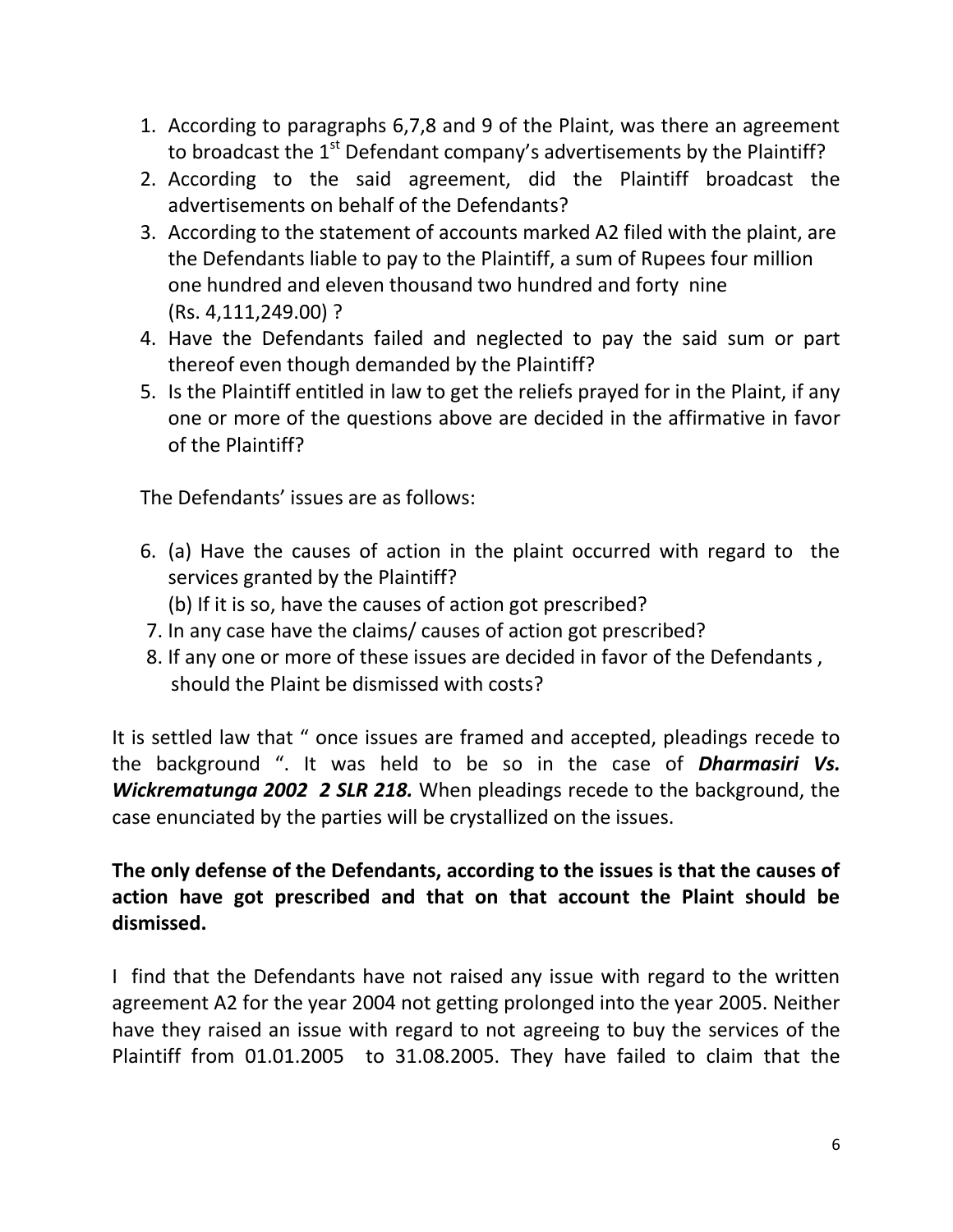amounts in the accounts are wrong as they have not raised that as an issue. The only issue is with regard to prescription.

The Plaintiff's document P1 is the initial written agreement between the parties for the period 01.01.2004 to 31.12.2004. Document P2 is the summary of the statement of account pertaining to the transactions between the Plaintiff and the  $1<sup>st</sup>$  Defendant. Documents P3 to P 67 are the time schedules of the services provided to the  $1<sup>st</sup>$  Defendant together with the value of the services. Along with the said P3 to P67 documents the Plaintiff has marked P3a, P4a etc. up to P67a which were the tax invoices tendered to the Defendants. P68 is a document comprising of 256, A 4 type written pages, showing the running account of Godakanda Herbals Private Limited, the  $1<sup>st</sup>$  Defendant, from the time the advertisements had commenced, i.e. from the year 2001. Document P70 is a summary titled " Godakanda Herbals – Client Statement " , again commencing from 2001, stating the month and the " Brought Forward Balance " and "Closing Balance" up to August 2005. These documents were not challenged with regard to the entries therein. They arise from the computerized entries of how much was due, on what services, the air time, date etc. The  $2^{nd}$  Defendant, Mr. Godakanda did not state in his evidence before court that the entries were wrong. He only tried to establish that he did not have an agreement which was valid for the year 2005 and that without a proper written agreement he is not willing to pay.

The Plaintiff has tried to establish that there was a written agreement valid upto the end of December, 2004 and even though there was no written agreement which had got into place in the year 2005, by the conduct of the Defendants, there existed an unwritten promise/contract/bargain/agreement between the parties for the services to continue during the time period and therefore the Plaintiff has a claim for the services rendered to the Defendants. It was a running account which was maintained by the Plaintiff on behalf of the Defendants who advertised a lot of their products and who were the main sponsors for very popular TV shows. Due to the fact that the Defendants never demanded that their advertisements be discontinued along during the year 2005 , it has to be understood that there was a continuation of cordial good relationship between the Plaintiff and the Defendants. Due to these reasons it can be concluded that there was an unwritten agreement between the parties.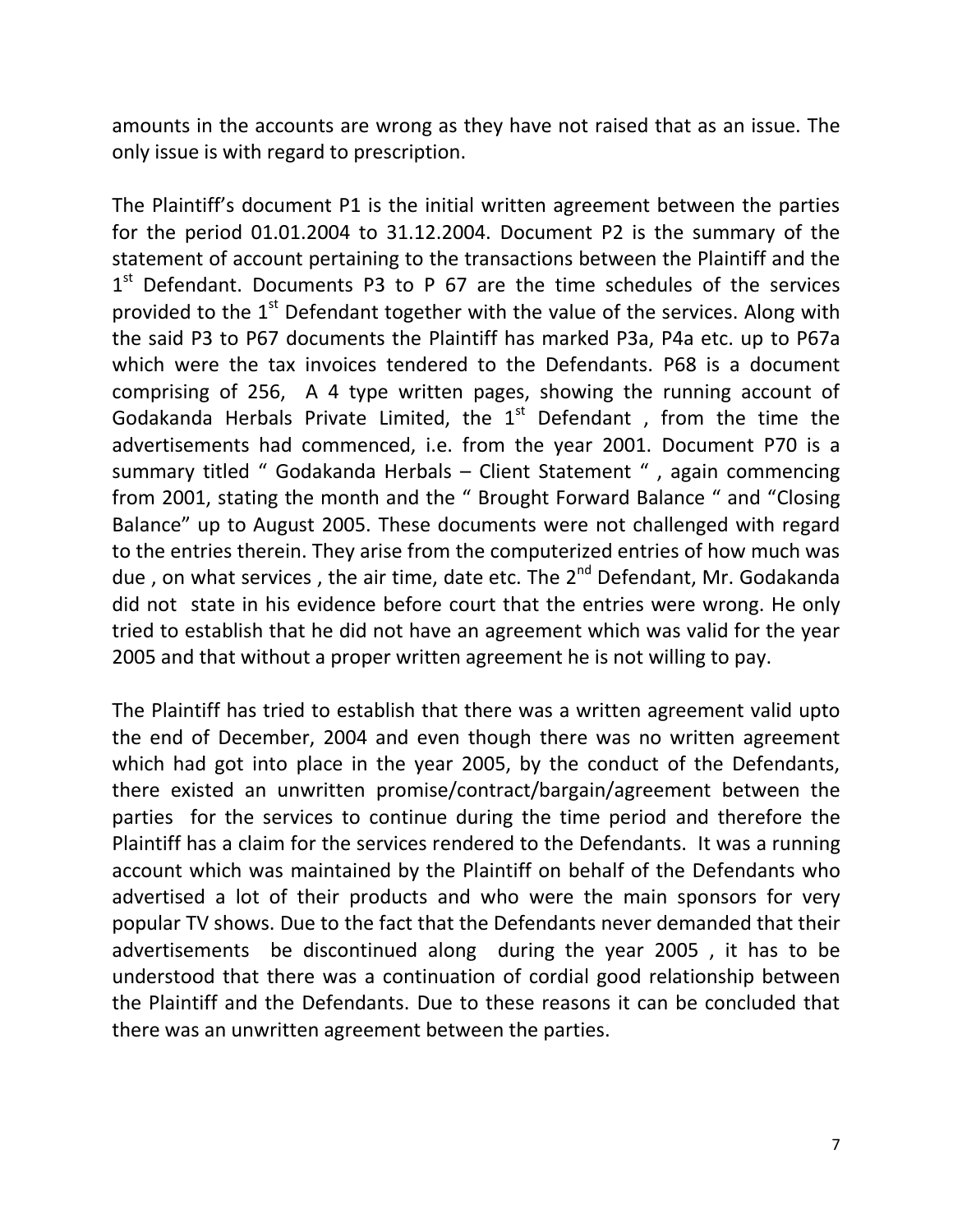It was pointed out that on 25.05.2005 as well as on 08.06.2005 air time was given for Navaliya Vendol Award Ceremony and a repeat telecast of the same with which the  $1<sup>st</sup>$  Defendant fully agreed in his evidence. His position was that it was only a special request for one hour air time, made by him which was accommodated by the Plaintiff. However, I observe that the payment was credited to the running account maintained by the Plaintiff on behalf of the Defendants. The said amounts which is two times of Rs. 1,15000/- amounting to Rs. 2,30,000/- for the program Navaliya Vendol Award Ceremony telecast is pending unpaid up to date. It is reflected on page 7 of A2 annexed to the plaint and the same was produced at the trial as P2. This document P2 reflects under what program heading, the costs are incurred by the Plaintiff on behalf of the  $1<sup>st</sup>$ Defendant company such as under the headings of Savanak Ras, Vendol Chat N Music – Live, Doramadalawa Live, Doramadalawa Repeat, and Nawaliya Vendol Award Ceremony. The Plaintiff has maintained the running account under the name of the company and this is only categorization under special headings for convenience but it contains the same figures under the costs and payments made by the Defendants by cheques at different times and on different dates as usually done according to the practice maintained by the Defendants. I observe that the last payment made by the Defendants under the heading of Doramadalawa Live , was done on 30.05.2005 by cheque No. 732046 amounting to Rs. 2,30,000/-. Then, under the heading Doramadalawa Repeat, the payment of Rs. 143500/- was done by cheque No. 732047. On 17.05.2005 by cheque No. 732028 again an amount of Rs. 8,62500/-was paid under the heading Chat N Music.

These acts of the  $1<sup>st</sup>$  Defendant company demonstrates that the Defendants have **acquiesced in the process of accounting under the running account and kept on paying for whatever went on air on their behalf in the past before 30.05.2005** very cordially as business partners.

The Plaintiff had calculated that the Defendants had paid Rs. 10,297,500 /- during the period from 1.1.2004 to 31.12.2004, whereas the exact due amount from the Defendants was only amounting to Rs. 7,221,250/-. This fact once again is proof of a running account having been kept with regard to the business transactions between the parties and as accepted, the Defendants as a practice, had been continuously paying the Plaintiff as and when they got the monies. The  $2^{nd}$ Defendant very casually stated in cross examination, that if more money is found to have been paid over and above the amount due from 1.1.2004 to 31.12.2004,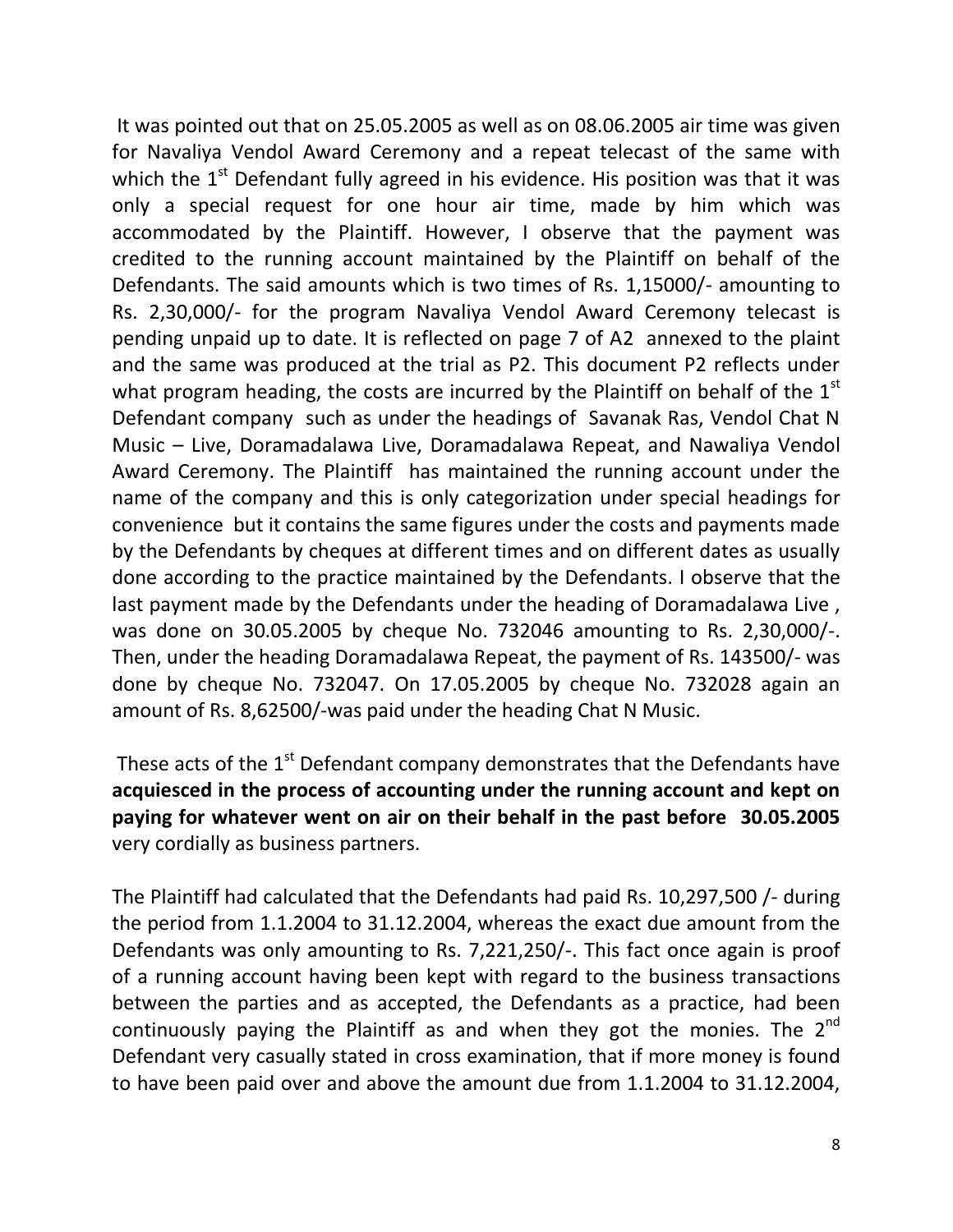the said monies should be repaid to him by the Plaintiff. I observe that there is no cross claim in the answer for any amount at all. Furthermore, it was obvious that the Defendants did not make an attempt to show any of their accounts to the trial court by way of any document. Having gone through the accepted documents by the trial judge as well as the evidence placed before the trial court, I hold that the Plaintiff had **proven its case on documentary evidence**. However the trial judge has continuously complained in his judgment that the Plaintiff had failed to call a witness from the marketing division of the Plaintiff company to prove the existence of an agreement and the accuracy of the statements of accounts.

The documents of a case stands proven if the opposing party fails to object to the documents at the closure of the case. The documents contain evidence for all purposes. It was so held in the case *of Aluthmuhandiramlage Somawathie and others Vs Lucy Nona and others , reported in the BASL Law Journal of 2012 Vol. 2 at page 318.*

The Defendants have made payments after the lapse of the written agreement. They cannot deny the fact that irrespective of an existing written agreement there was an understanding and an ongoing continuous contract/agreement between the parties to telecast their advertisements. I hold that the learned High Court Judge has disregarded the evidence before him which proves the case of the Plaintiff.

I also wish to state that the letters of demand were admitted by the Defendants. They had failed to reply the demands or send some response to them. In the case of *Abeysinghe Vs Commercial Bank of Ceylon 2008 1 SLR 369,* it was held that "In business matters, in certain circumstances the failure to reply to the letter amounts to an admission of a claim therein. The silence on the letter amounts to an admission of the truth of the allegations contained in that letter."

Most importantly, the only defense taken up by the Defendants in the issues is on prescription of the claim. I wish to reproduce Sec. 7 of the Prescription Ordinance as amended as follows:

" No action shall be maintainable for the recovery of any movable property, rent, mesne profit or for any money lent without written security, or for any money paid or expended by the plaintiff on account of the defendant, or for money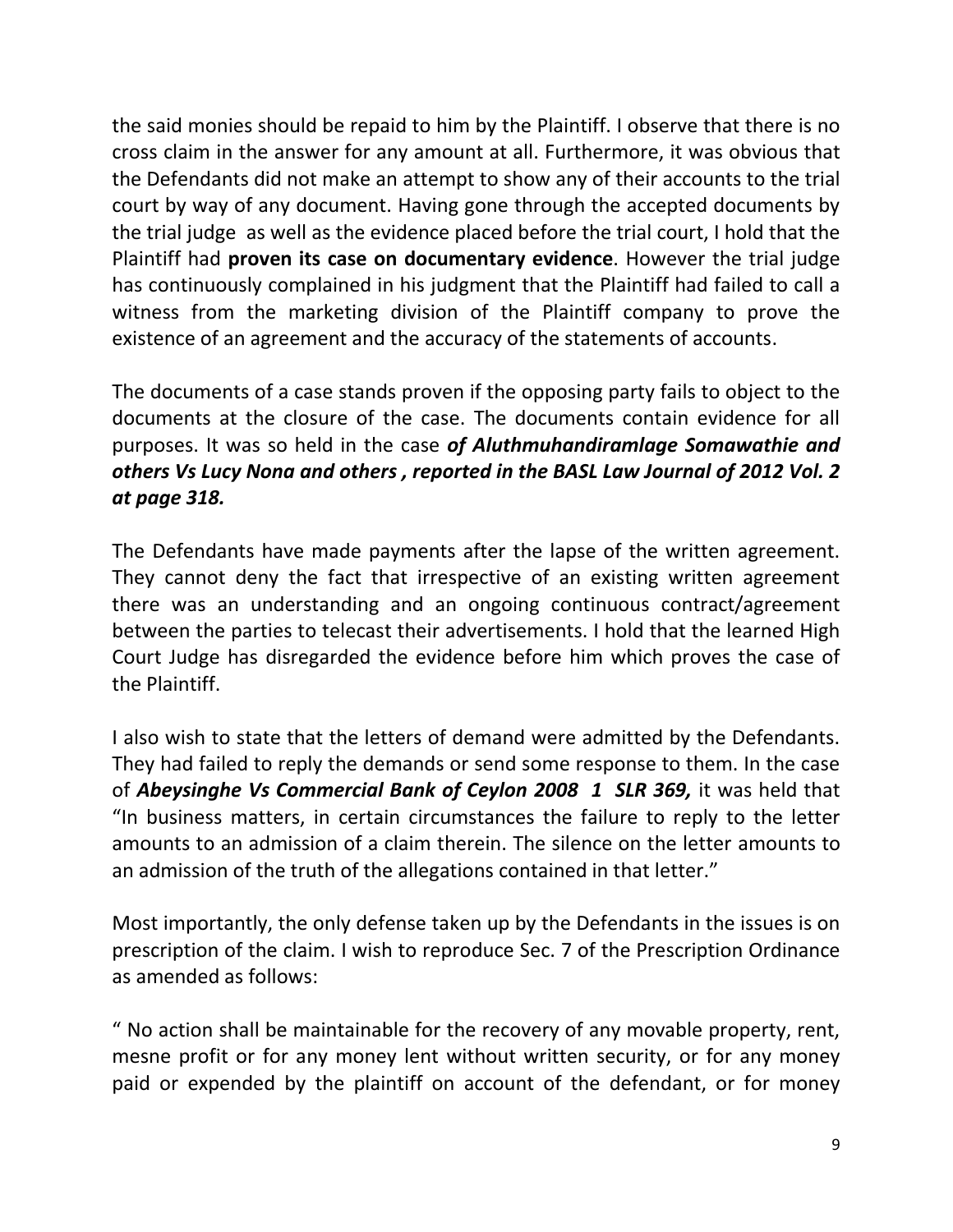received by the defendant for the use of the plaintiff, or for money due upon an account stated, or upon any unwritten promise, contract, bargain or agreement, unless such action shall be **commenced within three years** from the time after the cause of action shall have arisen. "

I hold according to the evidence placed by documents before court that there was an unwritten promise/bargain between the parties with regard to payments for the advertisements and programs telecast after 2004 December. The cause of action to recover the dues had arisen in June, 2005 and action had been filed in September, 2006 which is within 3 years from the date of the cause of action. The claim made is not prescribed. I therefore hold that the Defense on prescription fails.

At the hearing before this Court , the counsel for the Defendants Respondents argued that the statements of accounts in P68 are transcripts of statements maintained in computers and that they are not admissible in evidence due to non compliance of the provisions of Sec. 6(1) of the Act No. 14 of 1995, namely the Evidence (Special Privisions) Act. It should be observed that the Electronic Transactions Act No. 19 of 2006 was enacted specifically to promote technological advancement to be reckoned by the legal regime.

Sec. 22 of the said Act No. 19 of 2006 makes special provisions with regard to any data message, electronic document, electronic record or other document. It is reproduced as follows:

" Nothing contained in the Evidence (Special Provisions) Act No. 14 of 1995 shall apply to and in relation to any data message, electronic document, electronic record or other document to which the provisions of this Act applies."

I hold that in view of the said provision that the argument of the counsel for the Defendants Respondents in that regard fails. The computer generated running account is before this court. The summary of the same under different headings is placed before court. The contents thereof was not challenged at any time. The said documents were accepted by court without any legal objection. Court is entitled to analyze the contents thereof without bias.